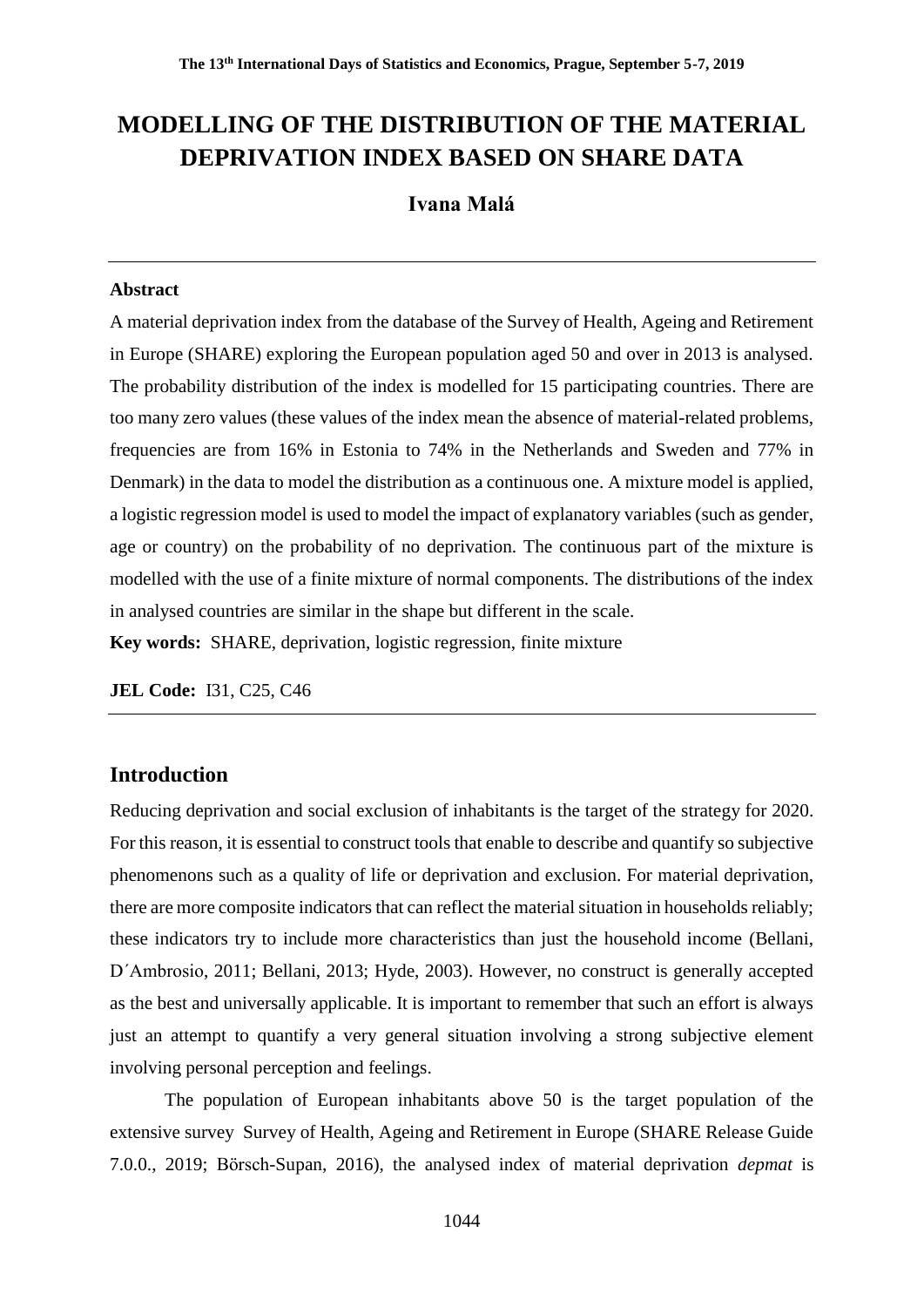adapted to the situation of elderly respondents (Adena et al., 2015). The included questions in the questionnaire indicate material inconvenience or problems connected with the availability of services, medical care and social relations. In the 5th wave, 14 European countries and Israel took part, especially Austria, Belgium, the Czech Republic, Denmark, Estonia, France, Germany, Italy, Luxembourg, the Netherlands, Slovenia, Spain, Sweden and Switzerland. In the construction of the index, hedonic weights are used to build the composite index of deprivation on the 0-1 scale (Saisana, Saltelli, 2005). Higher values of the index mean a higher level of deprivation; value zero indicates no problems included in the questioned items.

This contribution aims to model the distribution of the material deprivation index with the use of a mixture of a discrete part (for values 0) and a continuous part. The differences between participating countries in the survey are investigated.

## **1 Model and Data**

#### **1.1 The composite index of material deprivation**

In the 5th wave of the survey, two composite indicators are included for social and material deprivation. The index of material deprivation, analysed in this contribution, is an aggregate measure of material conditions of Europeans aged over 50 years, comprising a set of 11 criterion items that refer to two broad domains: the inability to meet basic needs and financial difficulties (Myck, 2015; Adena, 2015; Malá, 2018 for the Czech Republic). The value of this index is equal for all members of the household, as its value depends only on the situation of a household.

Alternative answers yes (in case of problems) or no (if there are no problems) are weighted to the composite indices using hedonic weights. The indicator is transformed into a <0,1> scale from no deprivation (*depmat*=0) to the highest degree of deprivation (*depmat*=1).

### **1.2 Finite mixture model**

We will suppose that the distribution of the material deprivation index *Y* (Dalrymple et al., 2003) is a mixture of two distributions; a discrete part (for *Y*=0) and a continuous part (for positive values *Y*>0). The continuous part is modelled as a mixture of *K* component densities.

Let  $\pi_0(\mathbf{x}) = P(Y=0|\mathbf{x})$  denote the probability of no deprivation, given the vector of  $m \ge 1$  explanatory variables  $\mathbf{x}=(x_1, x_2, ..., x_n)$ . The logistic regression model is applied in the form

$$
logit(P(Y = 0|\mathbf{x})) = logit(\pi_0(\mathbf{x})) = \beta_0 + \beta_1 x_1 + \beta_2 x_2 + ... + \beta_m x_m,
$$
 (1)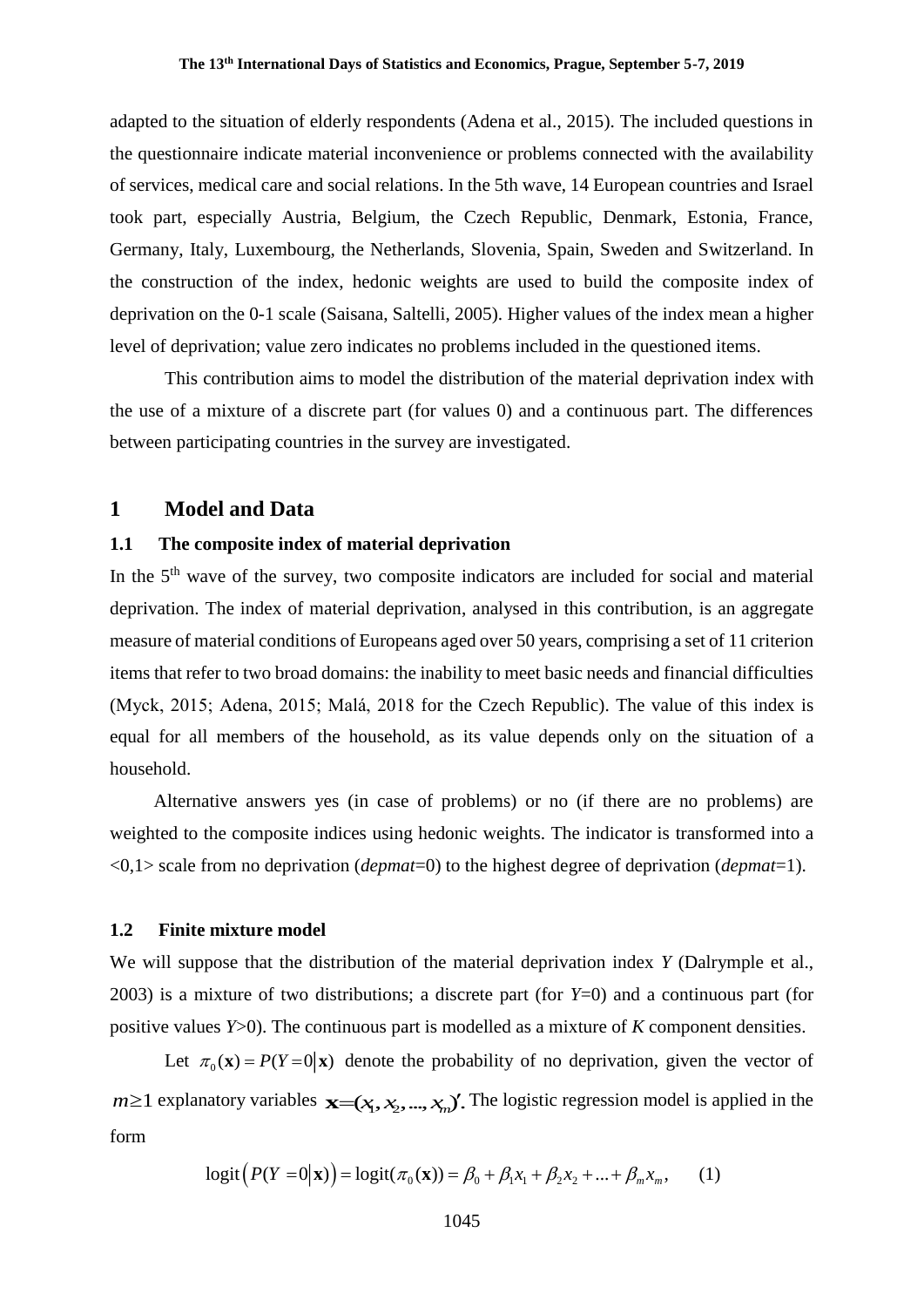where  $\mathbf{\beta} = (B, B, ..., B)$  is an  $(m+1)$ -dimensional vector of unknown regression parameters.

We include explanatory variables for age (5 years groups, 8 categories, 50-54, 55-59, ..., 85+), gender (male, female), size of household (factor with three categories 2, 3, 4, 4+ members) and a country (15 categories) in the logistic regression model. All variables are coded with dummy variables; the basic category respondent is a woman from Austria, aged 50-54 and living alone. We have a logistic regression model with *m*=25 regression parameters.

Using this notation, the normal mixture model with *K* components is given by

$$
f(y|\mathbf{x}) = \pi_0(\mathbf{x}) I_{\{y=0\}} + (1 - \pi_0(\mathbf{x})) \sum_{j=1}^{K} \pi_j f_j(y),
$$
 (2)

where  $I_{\{\}\}$  is an indicator function, 1  $0 \leq \pi$ ,  $\leq 1$ ,  $j = 1, 2, ..., K$ ,  $\sum \pi$ ,  $= 1$ *K*  $j = 1, j = 1, 2, ..., K$ ,  $\sum_i n_i$ *j*  $\pi_j \leq 1, j = 1, 2, ..., K, \sum_{i=1}^K \pi_i$  $\leq \pi_j \leq 1, j = 1, 2, ..., K$ ,  $\sum \pi_j = 1$  and  $f_j$ ,  $j = 1, 2, ..., K$  are normal or lognormal component densities specified by the component parameters  $(\mu_j, \sigma_j^2)$ . In the model, there are  $m+3K$  unknown parameters to be estimated.

For the continuous part of the model, the component membership is not observable, and we use artificial components based on observed data estimated for the whole sample. Using the AIC criterion, two to four normal and lognormal components were treated *K*=2-4, and a mixture of 3 lognormal components was selected as a compromise between model quality and component identification. The problem with the normal mixture was a too small standard error in the component of small values.

All computations were performed in R (R Core Team, 2017). The normal component parameters  $\mu$  and  $\sigma$  and component weights  $\pi$  in (2) were estimated with *mixtools* package (Benaglia et al., 2009) and lognormal mixture in the package *mixdist* (Macdonald, 2012). The maximum likelihood estimates were found, and the bootstrap with 1,000 replications was used to estimate standard errors of estimates. GLM model with the binomial link function was used to estimate logistic regression (1).

## **2 Data and Results**

In the data, 58,030 respondents with the mean age 66.9 (standard deviation 9.8) were included. There is 55.1 % women with the mean age 66.8 (10.0), and 44.9 % of men with the mean age 67.1 (9.5). The mean value of the index is equal to 0.135 (0.189), for positive values 0.277 (0.183). For particular countries, these values are given in Table 1 for all observations (left) and positive values (right). Moreover, in the first column, the percentage of respondents without any problems (*depmat*=0) are given. The countries are sorted according to the mean of the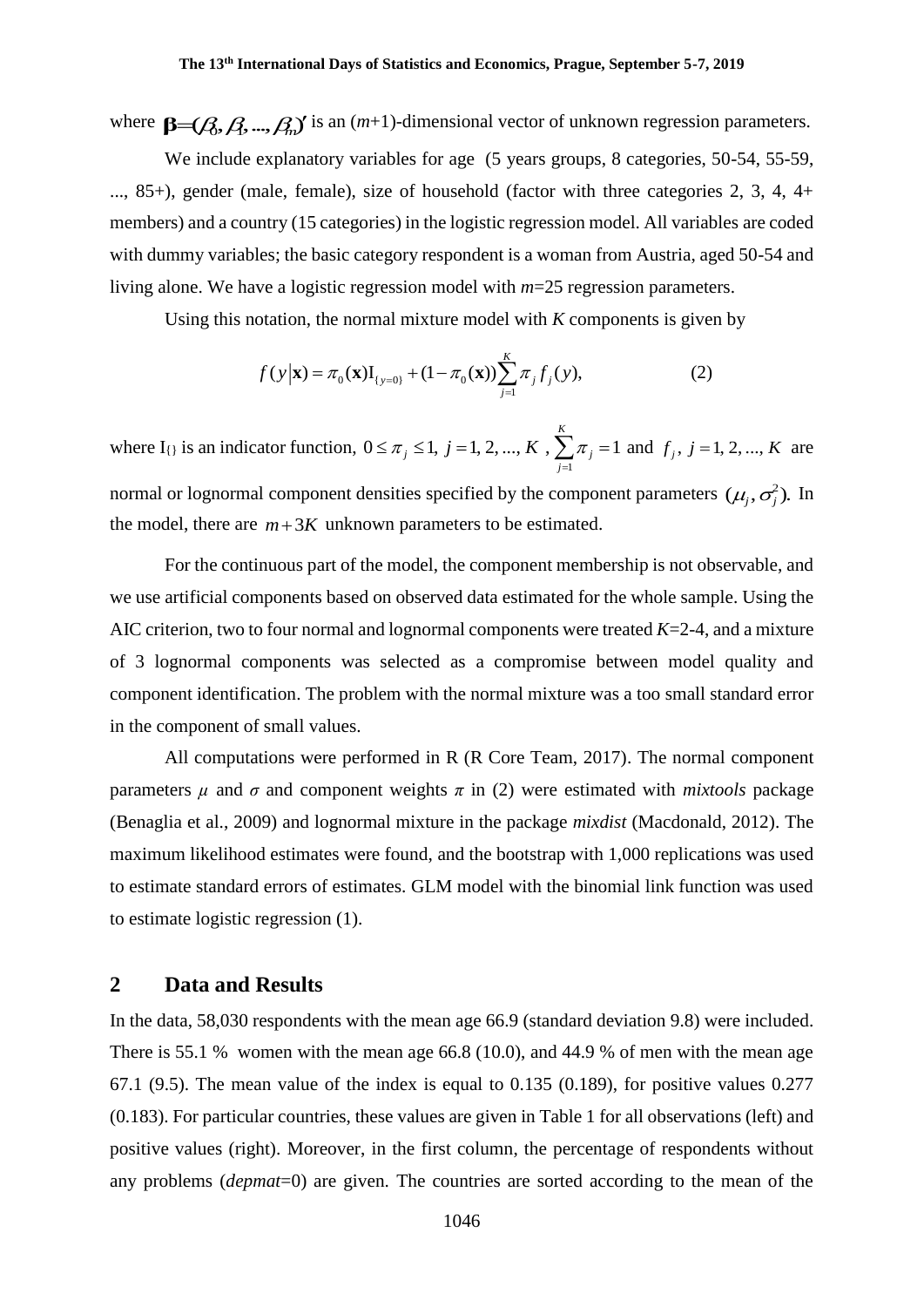material deprivation index, from Denmark with the lowest level of deprivation to Estonia with the highest level.

In Table 1, the first column is given a percentage of respondents with zero value of the material deprivation index the complement percentage refers to the proportion of positive values (right part of the table).

|                    |        | Material deprivation index Y |       |       | Y > 0 |       |
|--------------------|--------|------------------------------|-------|-------|-------|-------|
| country            | $Y=0$  | $\boldsymbol{n}$             | mean  | sd    | mean  | sd    |
| Denmark            | 76.94% | 3,682                        | 0.043 | 0.104 | 0.188 | 0.141 |
| <b>Netherlands</b> | 74.03% | 3,516                        | 0.053 | 0.122 | 0.206 | 0.160 |
| Sweden             | 73.87% | 4,042                        | 0.049 | 0.110 | 0.187 | 0.142 |
| Luxembourg         | 67.03% | 1,468                        | 0.068 | 0.136 | 0.206 | 0.165 |
| Switzerland        | 65.83% | 2,836                        | 0.061 | 0.118 | 0.179 | 0.140 |
| Austria            | 63.51% | 4,127                        | 0.084 | 0.146 | 0.231 | 0.158 |
| Belgium            | 60.40% | 5,093                        | 0.090 | 0.153 | 0.227 | 0.168 |
| Germany            | 56.99% | 4,989                        | 0.107 | 0.169 | 0.248 | 0.177 |
| France             | 48.69% | 4,227                        | 0.131 | 0.178 | 0.255 | 0.173 |
| Czech Republic     | 40.40% | 4,352                        | 0.159 | 0.186 | 0.266 | 0.171 |
| Spain              | 39.86% | 5,727                        | 0.177 | 0.199 | 0.294 | 0.177 |
| Israel             | 39.04% | 1,665                        | 0.191 | 0.210 | 0.313 | 0.185 |
| Italy              | 35.45% | 4,206                        | 0.220 | 0.227 | 0.341 | 0.196 |
| Slovenia           | 32.44% | 2,731                        | 0.188 | 0.190 | 0.278 | 0.168 |
| Estonia            | 15.28% | 5,369                        | 0.309 | 0.219 | 0.365 | 0.190 |

**Tab. 1: Characteristics for** *Y* **and** *Y***>0 (***sd***=standard deviation)**

Source: own computations

In Table 2, the results of the logistic model pro  $\pi_0(\mathbf{x}) = P(Y=0|\mathbf{x})$  are given. All explanatory variables are treated as factors; for this reason, we may easily interpret odds ratios given in the last column. The odds ratios higher than 1 (significant for 5%) are stressed in red, odds ratios significantly lower than 1 in blue. For men, the chance is 1.134 times higher than for women, and the positive impact of living in a pair is well visible (odds ratio 1.678). Also, households with 3 and 4 members have a statistically significant odds ratio (1.335 and 1.420) concerning the respondents living alone. Odds ratios add information on differences between countries to the means in Table 1 and agree with these values.

Information about the continuous part of the distribution is included in the empirical distributions given in Figure 1; there is no correction for a percentage of zero values, given in the first column in Table 1. The shape of all distributions is similar; there is one component for small values (0 - 0.15) meaning a very low level of deprivation and another part for higher values possibly with one side mode. The distributions are positively skewed. In Switzerland,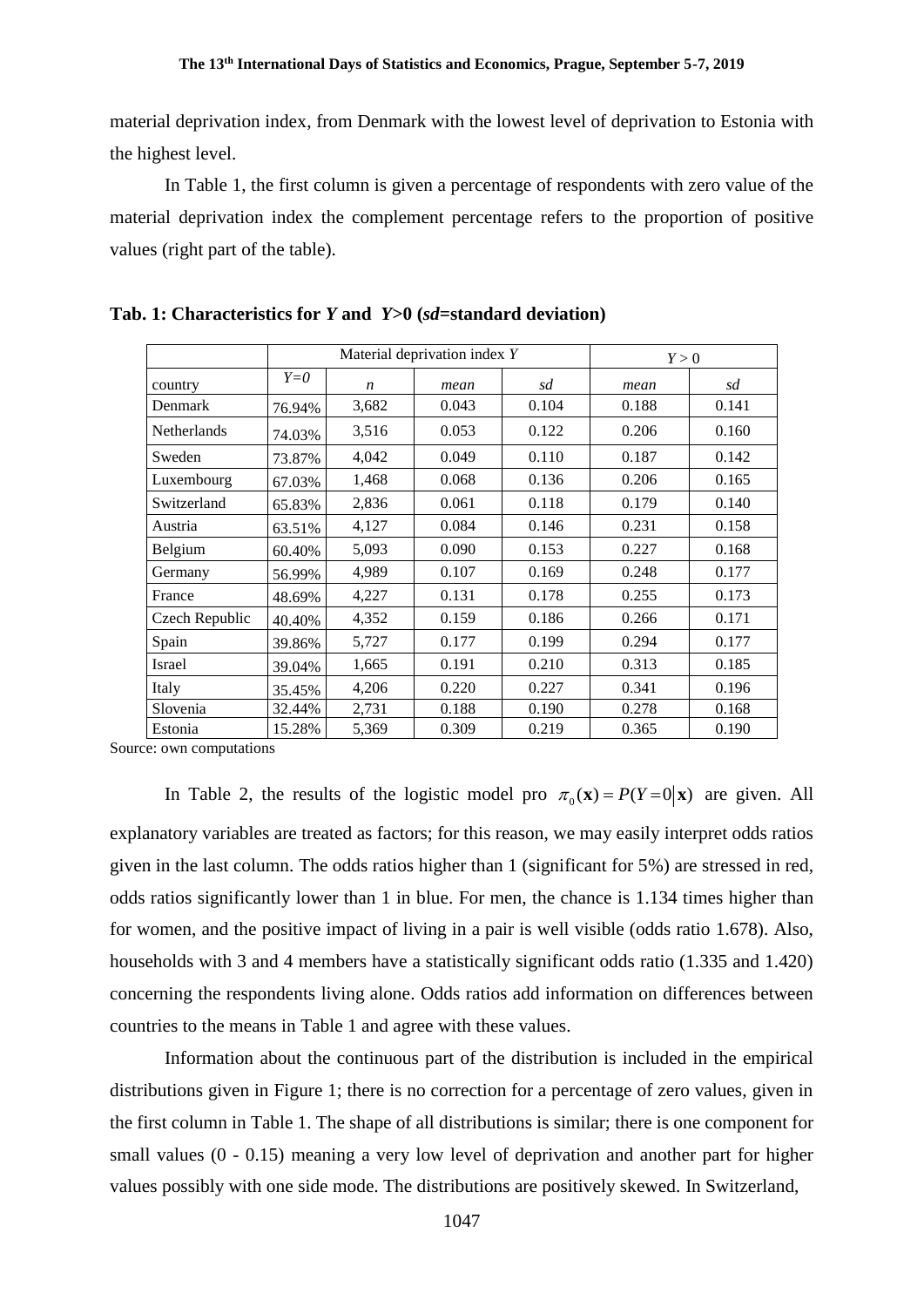## Tab. 2: Logistic regression model for  $Y = 0$

| variable                  | Estimate | Std. Error | z value   | p-value | Logit |
|---------------------------|----------|------------|-----------|---------|-------|
| Intercept                 | 0.150    | 0.047      | 3.216     | 0.0013  |       |
| genderMale                | 0.126    | 0.018      | 6.883     | 0.0000  | 1.134 |
| age5<br>55-59             | 0.007    | 0.036      | 0.200     | 0.8418  | 1.007 |
| age5<br>60-64             | 0.083    | 0.036      | 2.320     | 0.0203  | 1.087 |
| 65-69<br>age5             | 0.111    | 0.037      | 3.030     | 0.0024  | 1.118 |
| 70-74<br>age5             | 0.056    | 0.038      | 1.454     | 0.1458  | 1.057 |
| 75-79<br>age5             | $-0.040$ | 0.041      | $-0.978$  | 0.3282  | 0.961 |
| 80-84<br>age5             | $-0.094$ | 0.045      | $-2.095$  | 0.0362  | 0.910 |
| $85+$<br>age5             | $-0.064$ | 0.051      | $-1.264$  | 0.2061  | 0.938 |
| houhold size 2            | 0.518    | 0.024      | 21.979    | 0.0000  | 1.678 |
| houhold size 3            | 0.289    | 0.034      | 8.619     | 0.0000  | 1.335 |
| houhold size 4            | 0.351    | 0.045      | 7.828     | 0.0000  | 1.420 |
| houhold size 4+           | $-0.052$ | 0.062      | $-0.839$  | 0.4014  | 0.950 |
| Belgium<br>country        | $-0.153$ | 0.044      | $-3.516$  | 0.0004  | 0.858 |
| Czech Republic<br>country | $-0.987$ | 0.045      | $-21.838$ | 0.0000  | 0.373 |
| Denmark<br>country        | 0.607    | 0.051      | 11.854    | 0.0000  | 1.836 |
| Estonia<br>country        | $-2.298$ | 0.050      | $-45.817$ | 0.0000  | 0.100 |
| France<br>country         | $-0.628$ | 0.045      | $-13.924$ | 0.0000  | 0.534 |
| Germany<br>country        | $-0.332$ | 0.044      | $-7.596$  | 0.0000  | 0.718 |
| Israel<br>country         | $-1.046$ | 0.060      | $-17.309$ | 0.0000  | 0.351 |
| Italy<br>country          | $-1.189$ | 0.046      | $-25.661$ | 0.0000  | 0.305 |
| Luxembourg<br>country     | 0.121    | 0.065      | 1.860     | 0.0628  | 1.128 |
| Netherlands<br>country    | 0.444    | 0.051      | 8.754     | 0.0000  | 1.558 |
| Slovenia<br>country       | $-1.319$ | 0.053      | $-25.041$ | 0.0000  | 0.268 |
| Spain<br>country          | $-1.009$ | 0.043      | $-23.545$ | 0.0000  | 0.365 |
| Sweden<br>country         | 0.429    | 0.049      | 8.806     | 0.0000  | 1.536 |
| Switzerland<br>country    | 0.056    | 0.052      | 1.093     | 0.2744  | 1.058 |

Source: own computations

where a high percentage of respondents are not deprived at all, but if they are, usually the level of deprivation is higher than 0.175. For this reason, the component weight of the first component for this country should be relatively low with respect to all other countries. For Estonia, a country with the worst situation according to all analysed characteristics, the distribution is more uniform. In this contribution, the distribution is fitted only to the whole sample.

In Figure 2 the empirical distribution of the whole sample is shown. All previous interpretations concerning components are valid. In this text, the finite mixture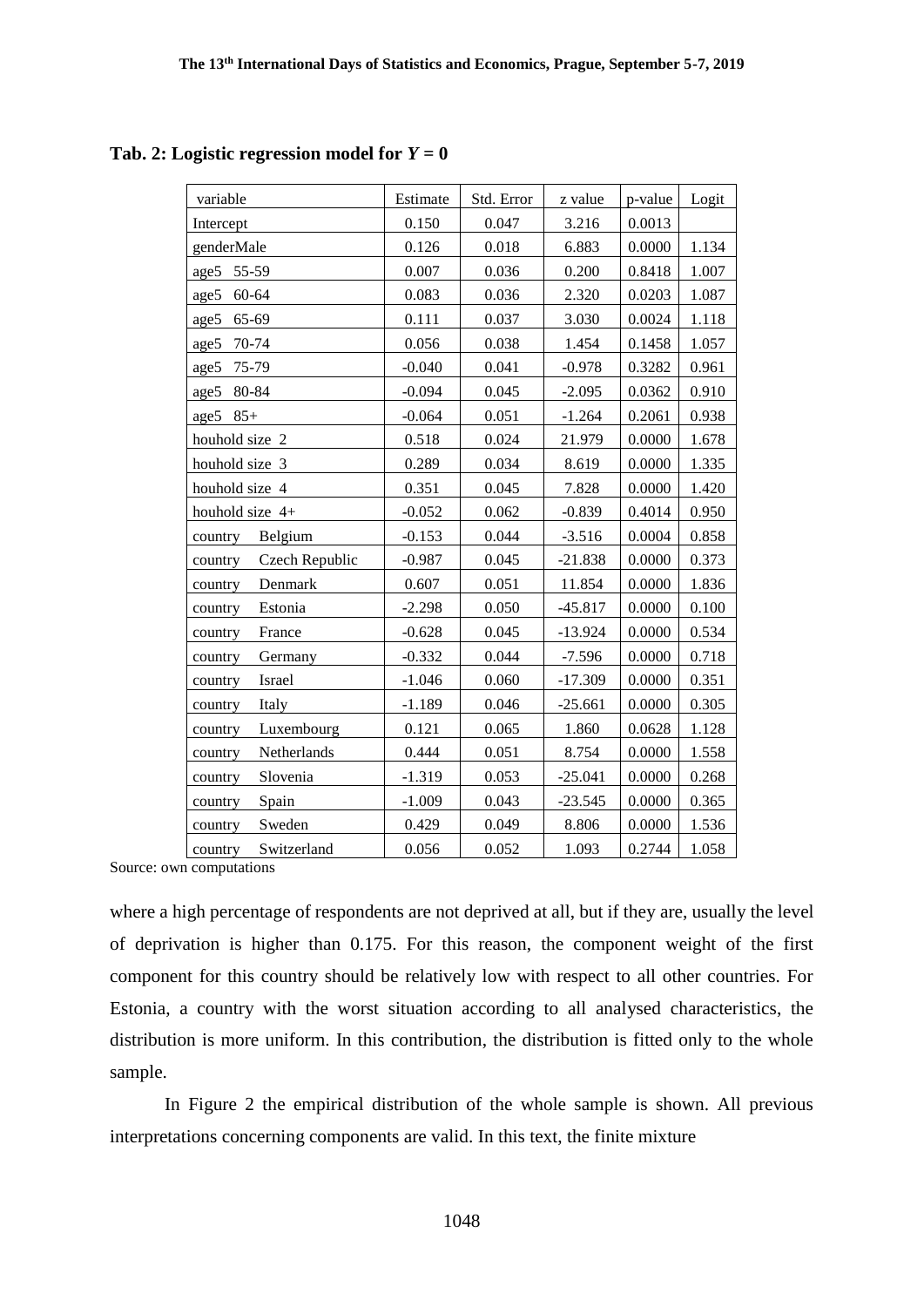$$
\sum_{j=1}^K \pi_j f_j(y; \mu, \sigma^2)
$$

from (2) is fitted to all positive observations of the index. The mixtures of 2-4  $(K = 2-4)$ components of normal and lognormal densities were fitted to data ( $f_j(.)$ ,  $j = 1, 2, ..., K$  are normal or lognormal densities parametrised with two parameters  $\mu \in R$  and  $\sigma^2 > 0$ ).

#### **Fig. 2: Histogram of the material deprivation index for the whole sample.**



Source: own computations

In Table 3, the estimated values of parameters are given for the whole data without taking into account the country of living. Using the AIC criterion, the mixture of three lognormal components was selected (Figure 3 left). The first and second component have similar variance parameter; the last component has approximately 10 times the higher standard deviation. We can interpret these components as more homogenous subgroups of respondents with low, medium and high (severe) deprivation. The weight for the third component is almost 0.5 from Table 3. In the model, all component weights must be multiplied by the estimated probability  $\hat{\pi}_0$  from the logistic model; the fitted distribution in Table 3 is presented for positive values.

#### **Fig. 1: Distributions of the index for participating countries**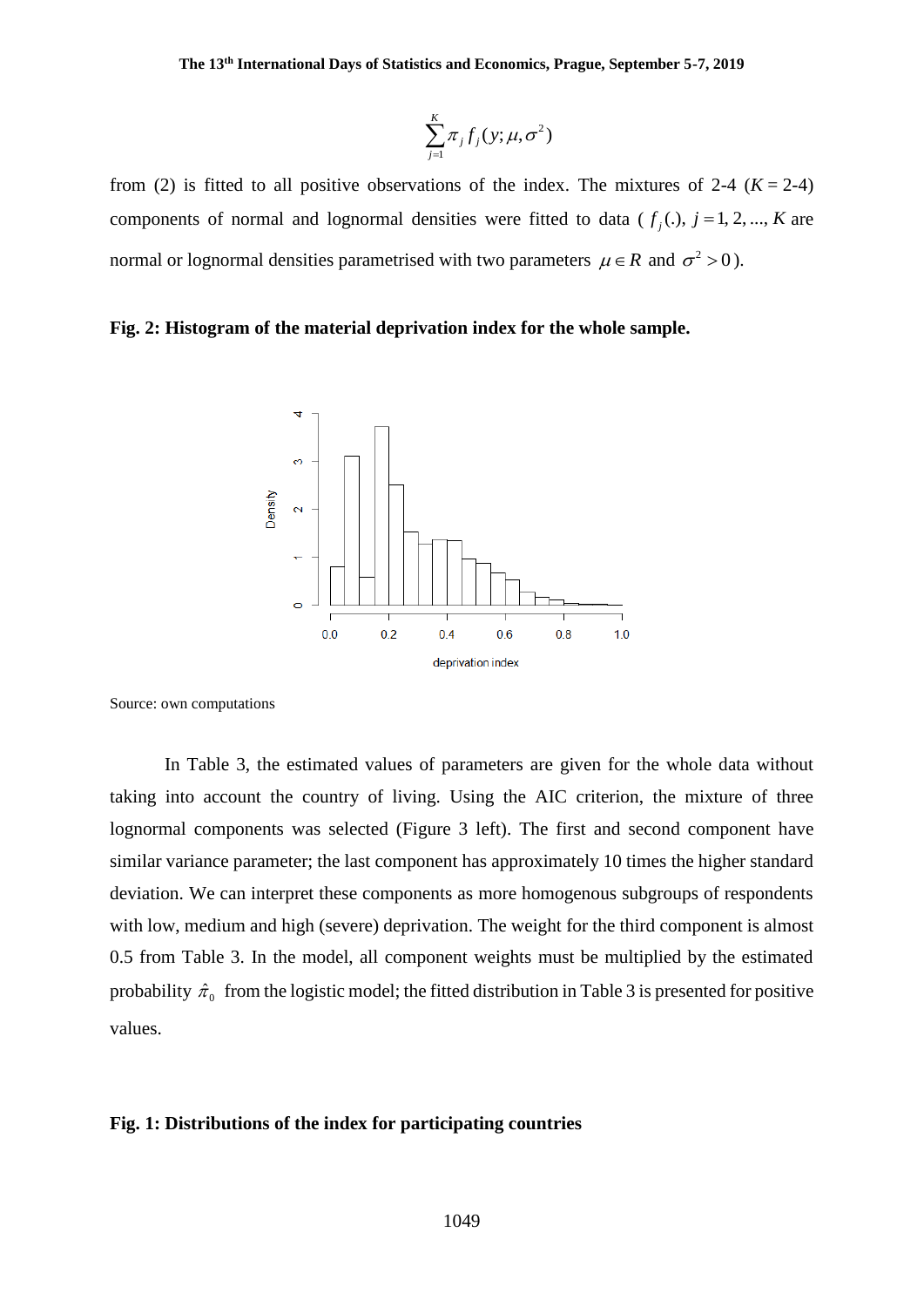

Source: own computations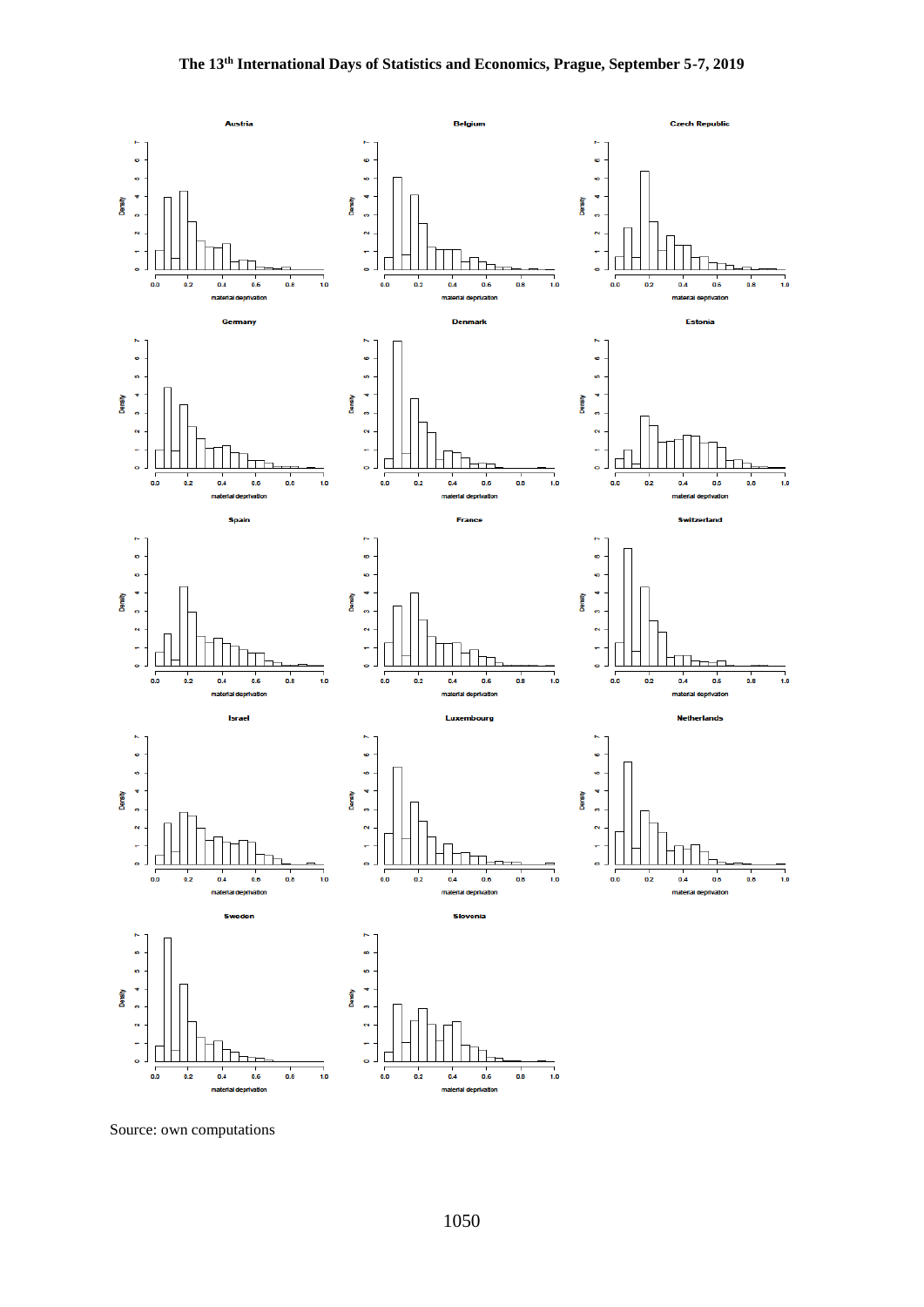In Figure 3 (right), the estimated density is plotted for a man and a woman from Austria (baseline distribution). Estimated probabilities of *depmat*=0 are 0.569 for men and 0.538 for women.

| Tab. 3: Estimated parameters of the mixture - 3 lognormal components |  |  |
|----------------------------------------------------------------------|--|--|
|----------------------------------------------------------------------|--|--|

| component |              |          |       | <i>Expected value</i> | Standard deviation |
|-----------|--------------|----------|-------|-----------------------|--------------------|
|           | 0.221(0.003) | $-2.780$ | 0.390 | 0.067(0.00044)        | 0.027(0.00050)     |
|           | 0.286(0.004) | $-1.716$ | 0.140 | 0.182(0.00041)        | 0.026(0.00037)     |
|           | 0.493(0.004) | $-0.902$ | 0.327 | 0.428(0.00153)        | 0.144(0.00134)     |

Source: own computations

**Fig. 3: Distributions of the index for participating countries. Two-member households, Austria**



Source: own computations

# **Conclusion**

In the text, the distribution of the material index from the SHARE data is modelled. According to the histograms in Figure 1 for the distribution of the index for participating countries in Table 1, the empirical distributions are of a similar shape except for Switzerland.

In the European Union, the material security of citizens is an important task of the state administration. The relatively low values of the material deprivation index testify to the success of the welfare state and its concern for ageing citizens. The success of this care can be expressed as a percentage of people with the zero value of the index; this value represents the respondents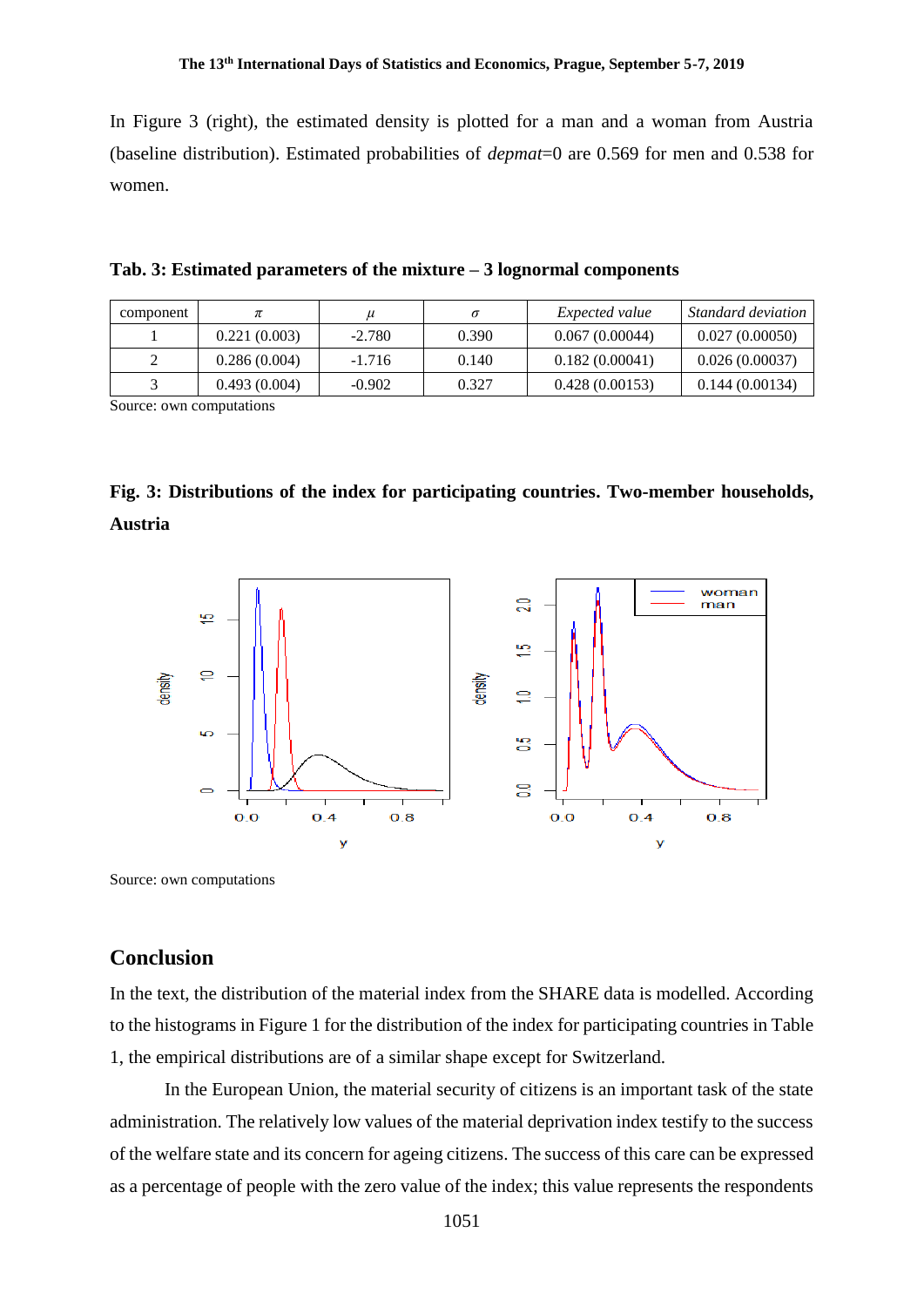reporting no problem in any of the areas included in the index. However, in the analysed data, among positive index values, there are still approximately half of the respondents in the severe deprivation group (component 3 in Table 3).

From Figure 1, it is obvious, that the distribution of the analysed index is country specific and we can obtain more detailed information about participating countries fitting distributions for particular countries separately. The model presented in Table 3 and Figure 3 refers to the whole population of participating countries (13 countries of the European Union, Switzerland and Israel). Estimation of distributions with country-specific components will be subject to further investigation.

## **Acknowledgment**

This paper is supported by the grant F4/80/2018 which has been provided by Internal grant agency of University of Economics, Prague.

## **References**

Adena, M., Myck, M., Oczkowska, M. (2015). Innovation for better understanding deprivation index. In: Ageing in Europe - Supporting Policies for an Inclusive Society, De Gruyter.

Bellani, L., D´Ambrosio, C. (2011). Deprivation, social exclusion and subjective well-being. *Social Indicators Research*, 67-86.

Bellani, L.(2013). Multidimensional indices of deprivation: the introduction of reference groups weights, *Econ Inequal*, 495–515.

Benaglia, T., Chauveau, D., Hunter, D., Young, D. (2009) Mixtools: An R Package for Analyzing Finite Mixture Models. *Journal of Statistical Software*, 32, http://www.jstatsoft.org/v32/i06/.

Börsch-Supan, A. Survey of Health, Ageing and Retirement in Europe (SHARE) Wave 5. Release version: 5.0.0. SHARE-ERIC. Data set. 2016.

Dalrymple, M. L., Hudson, I.L., Ford, R.P.K. (2003). Finite mixture, zero-inflated Poisson and hurdle models with application to SIDS. *Journal Computational Statistics & Data Analysis*, 41 (3-4), 491-504.

Hyde, M. (2003). A measure of quality of life in early old age: The theory, development and properties of a needs satisfaction model (CASP-19). *Ageing and mental health*, 7 (3), 186-194.